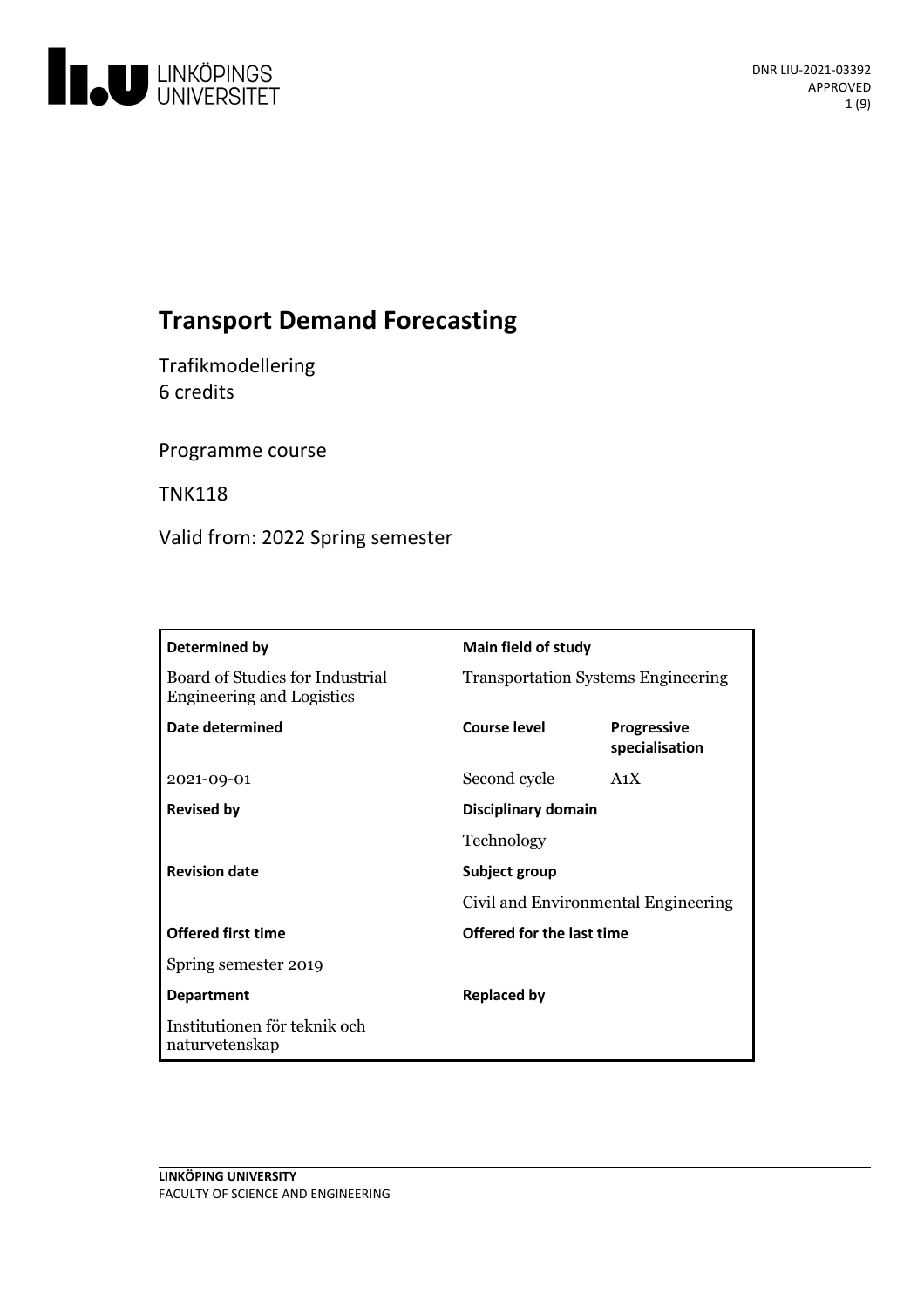# Course offered for

- Master of Science in Communications, Transport and Infrastructure
- Master's Programme in Intelligent Transport Systems and Logistics

## Prerequisites

Math corresponding to Calculus, Optimization and basic knowledge about transport and transport systems.

# Intended learning outcomes

The course aims to provide basic knowledge in planning and forecast based on modelling of passenger transports in the traffic systems. The mathematical models analyzed in the course aims at estimating the travel demand and the effect of this demand on the transport system. The course provides an overview of problems, settings and applications in the area of traffic planning, and gives insights into how traffic models may be used for the analysis of traffic systems to make the system more efficient, safer and more environmentally friendly now and in the future. Furthermore, the course will help the student to gain insights into the underlying theories on which the models are based. The course covers both supply and demand modelling, and the focus is on-demand modelling.

After the course, the student shall be able to:

- Describe the basics for traffic planning and traffic modelling such as trip generation and trip distribution
- Describe and analyze route choice models and assignment methods for network assignment
- Motivate and derive basic discrete choice models
- Apply choice models for modelling demand, mode and route in a traffic network
- Formulate and use trip generation and distribution, route choice, and demand models for evaluating future traffic scenarios
- Estimate parameters in discrete choice models
- Update demand matrices from flow and speed observations
- Make use of tools for applying the models stated above

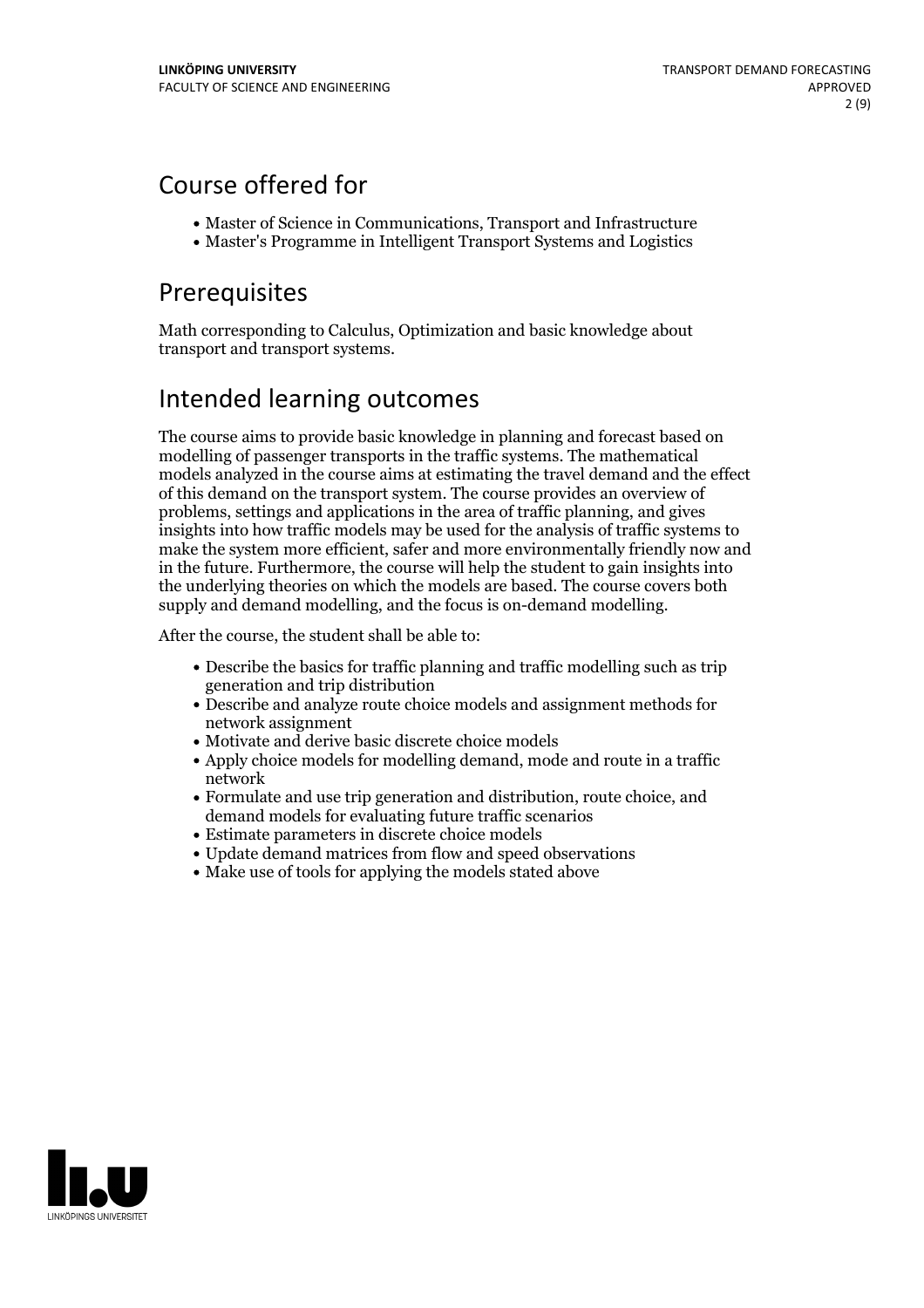## Course content

- Introduction to traffic planning and traffic simulation
- Classification of traffic models
- Route choice model and assignment principles for network assignment
- Experiments with network assignment models
- Discrete choice models
- Parameter estimation for choice models
- OD-estimation
- Application of the traffic forecasting models on capacity and pricing problems

# Teaching and working methods

The course consists of lectures, seminars and laboratory work.

## Examination

| LAB <sub>1</sub> | Laboratory Work     | 2 credits | U.G        |
|------------------|---------------------|-----------|------------|
| TEN <sub>1</sub> | Written Examination | 4 credits | U, 3, 4, 5 |

# Grades

Four-grade scale, LiU, U, 3, 4, 5

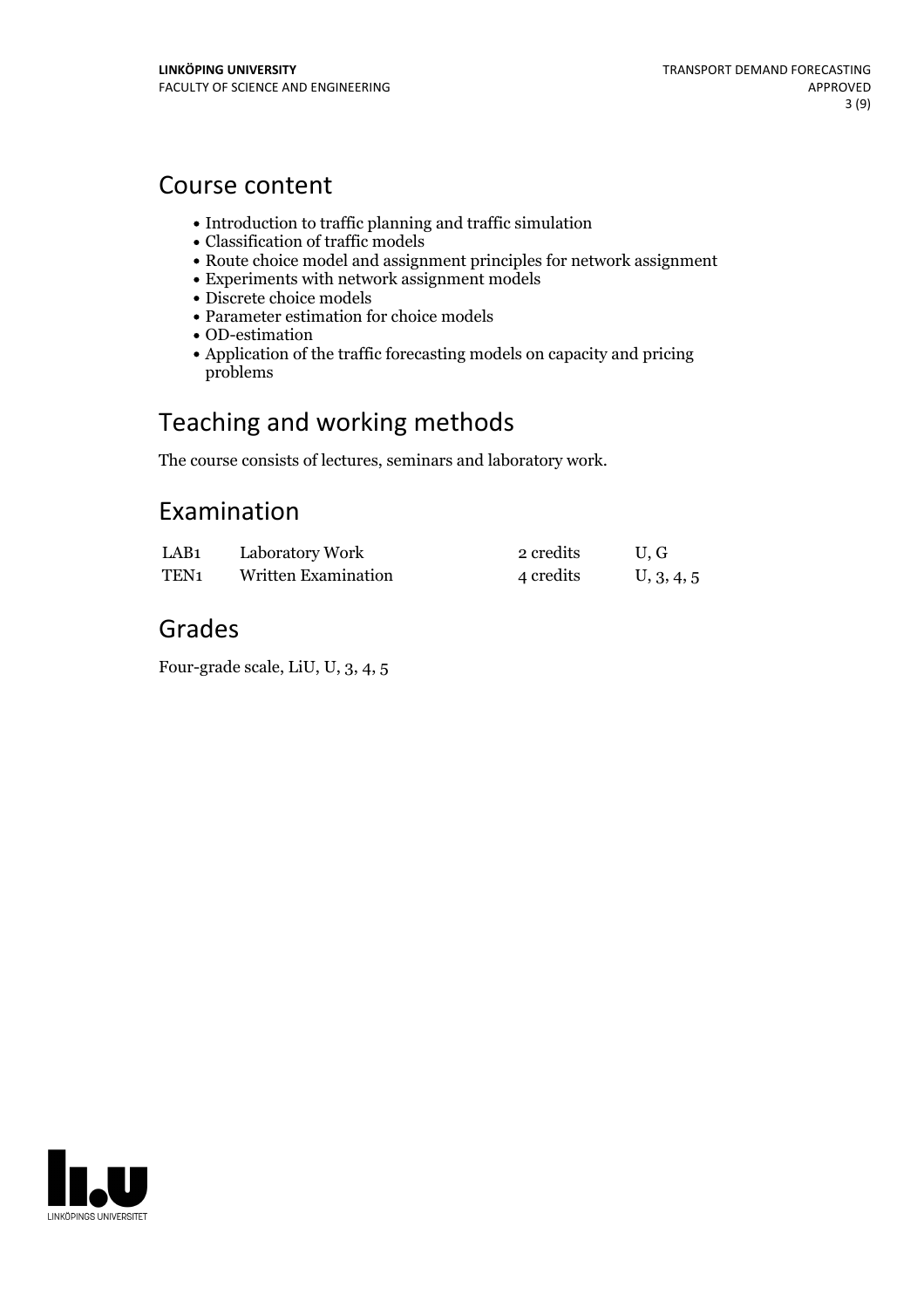# Other information

### **About teaching and examination language**

The teaching language is presented in the Overview tab for each course. The examination language relates to the teaching language as follows:

- If teaching language is "Swedish", the course as a whole could be given in Swedish, or partly in English. Examination language is Swedish, but parts
- of the examination can be in English. If teaching language is "English", the course as <sup>a</sup> whole is taught in English. Examination language is English. If teaching language is "Swedish/English", the course as <sup>a</sup> whole will be
- taught in English if students without prior knowledge of the Swedish language participate. Examination language is Swedish or English depending on teaching language.

#### **Other**

The course is conducted in a manner where both men's and women's experience and knowledge are made visible and developed.

The planning and implementation of a course should correspond to the course syllabus. The course evaluation should therefore be conducted with the course syllabus as a starting point.

If special circumstances prevail, the vice-chancellor may in a special decision specify the preconditions for temporary deviations from this course syllabus, and delegate the right to take such decisions.

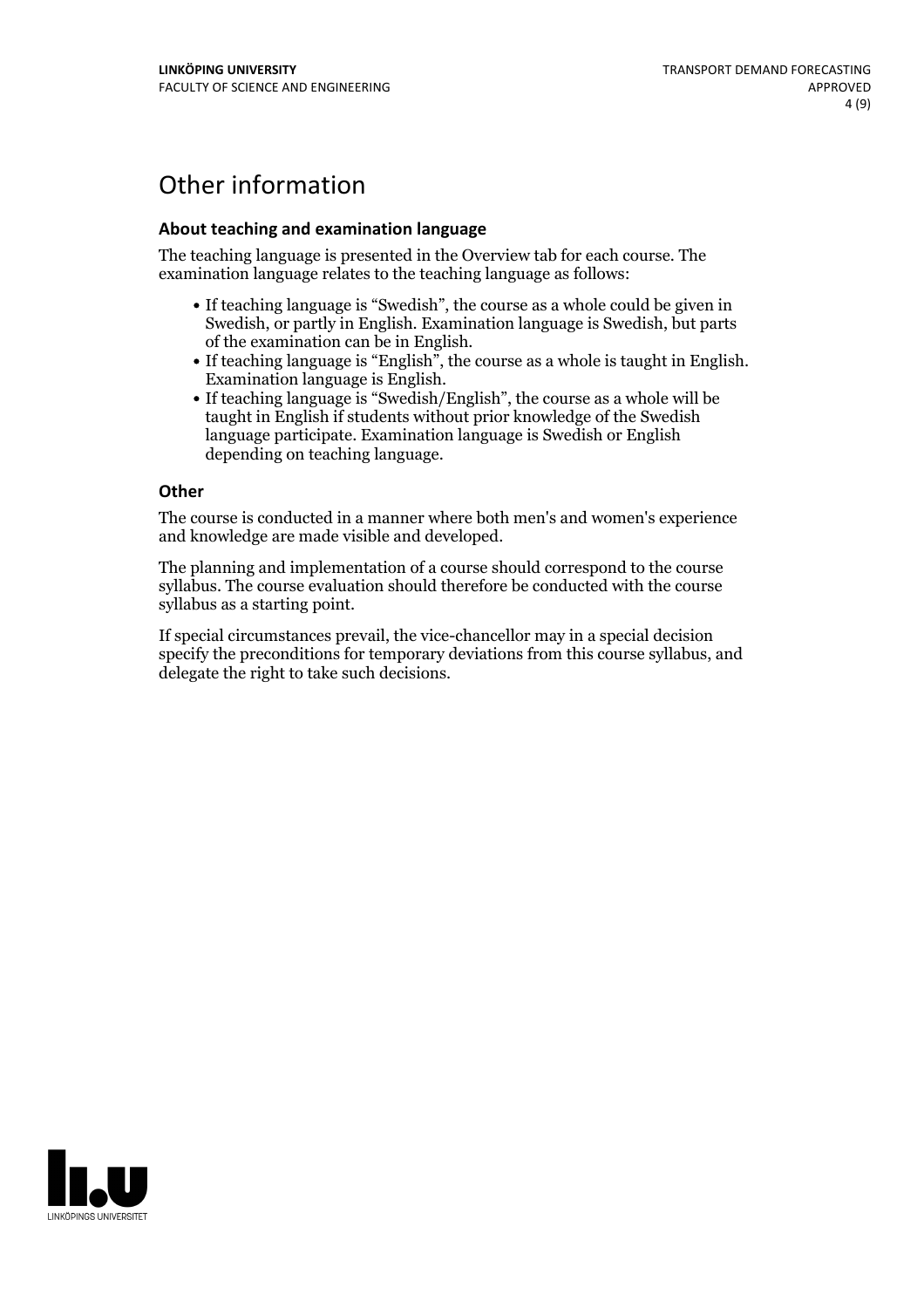# **Common rules**

### Course syllabus

A syllabus must be established for each course. The syllabus specifies the aim and contents of the course, and the prior knowledge that a student must have in order to be able to benefit from the course.

## Timetabling

Courses are timetabled after a decision has been made for this course concerning its assignment to a timetable module.

### Interruption in and deregistration from a course

The LiU decision, Guidelines concerning confirmation of participation in education (Dnr LiU-2020-02256), states that interruptions in study are to be recorded in Ladok. Thus, all students who do not participate in a course for which they have registered must record the interruption, such that the registration on the course can be removed. Deregistration from or interrupting a course is carried out using <sup>a</sup> web-based form: https://www.lith.liu.se/for- [studenter/kurskomplettering?l=en.](https://www.lith.liu.se/for-studenter/kurskomplettering?l=en)

## Cancelled courses and changes to the course syllabus

Courses with few participants (fewer than 10) may be cancelled or organised in a manner that differs from that stated in the course syllabus. The Dean is to deliberate and decide whether a course is to be cancelled or changed from the course syllabus.

## Guidelines relating to examinations and examiners

For details, see Guidelines for education and examination for first-cycle and second-cycle education at Linköping University, Dnr LiU-2020-04501 [\(http://styrdokument.liu.se/Regelsamling/VisaBeslut/917592\)](http://styrdokument.liu.se/Regelsamling/VisaBeslut/917592).

An examiner must be employed as a teacher at LiU according to the LiU Regulations for Appointments, Dnr LiU-2021-01204 [\(https://styrdokument.liu.se/Regelsamling/VisaBeslut/622784](https://styrdokument.liu.se/Regelsamling/VisaBeslut/622784)). For courses in second-cycle, the following teachers can be appointed as examiner: Professor (including Adjunct and Visiting Professor), Associate Professor (including Adjunct), Senior Lecturer (including Adjunct and Visiting Senior Lecturer), Research Fellow, or Postdoc. For courses in first-cycle, Assistant Lecturer (including Adjunct and Visiting Assistant Lecturer) can also be appointed as examiner in addition to those listed for second-cycle courses. In exceptional cases, a Part-time Lecturer can also be appointed as an examiner at both first- and second cycle, see Delegation of authority for the Board of Faculty of Science and Engineering.

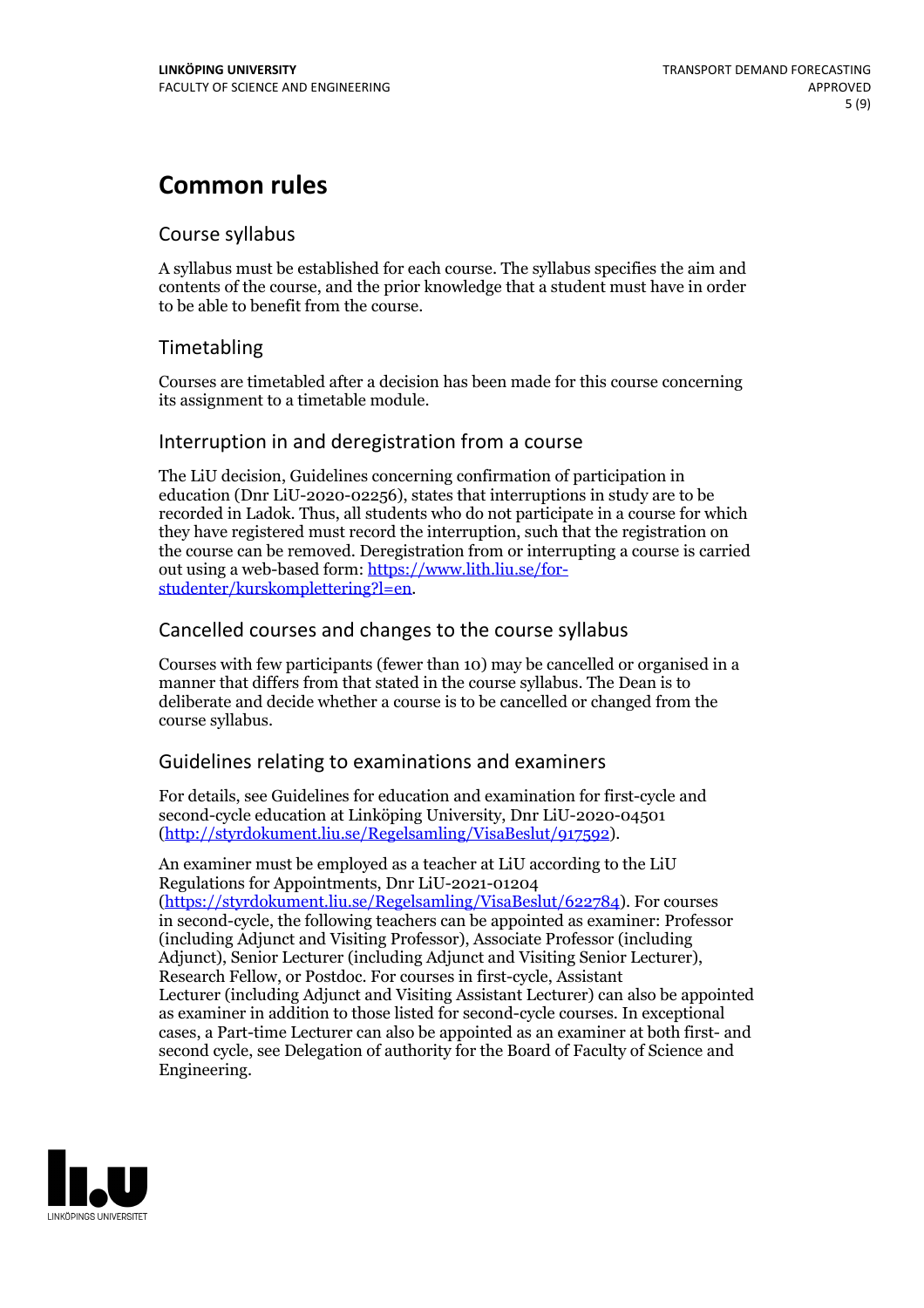## Forms of examination

### **Principles for examination**

Written and oral examinations and digital and computer-based examinations are held at least three times a year: once immediately after the end of the course, once in August, and once (usually) in one of the re-examination periods. Examinations held at other times are to follow a decision of the faculty programme board.

Principles for examination scheduling for courses that follow the study periods:

- courses given in VT1 are examined for the first time in March, with re-examination in June and August
- courses given in VT2 are examined for the first time in May, with re-examination in August and October
- courses given in HT1 are examined for the first time in October, with re-examination in January and August
- courses given in HT2 are examined for the first time in January, with re-examination in March and in August.

The examination schedule is based on the structure of timetable modules, but there may be deviations from this, mainly in the case of courses that are studied and examined for several programmes and in lower grades (i.e. 1 and 2).

Examinations for courses that the faculty programme board has decided are to be held in alternate years are held three times during the school year in which the course is given according to the principles stated above.

Examinations for courses that are cancelled orrescheduled such that they are not given in one or several years are held three times during the year that immediately follows the course, with examination scheduling that corresponds to the scheduling that was in force before the course was cancelled or rescheduled.

When a course, or a written examination (TEN, DIT, DAT), is given for the last time, the regular examination and two re-examinations will be offered. Thereafter, examinations are phased out by offering three examinations during the following academic year at the same times as the examinations in any substitute course. If there is no substitute course, three examinations will be offered during re- examination periods during the following academic year. Other examination times are decided by the faculty programme board. In all cases above, the examination is also offered one more time during the academic year after the following, unless the faculty programme board decides otherwise. In total, 6 re-examinations are offered, of which 2 are regular re-examinations. In the examination registration system, the examinations given for the penultimate time and the last time are denoted.

If a course is given during several periods of the year (for programmes, or on different occasions for different programmes) the faculty programme board or boards determine together the scheduling and frequency of re-examination occasions.

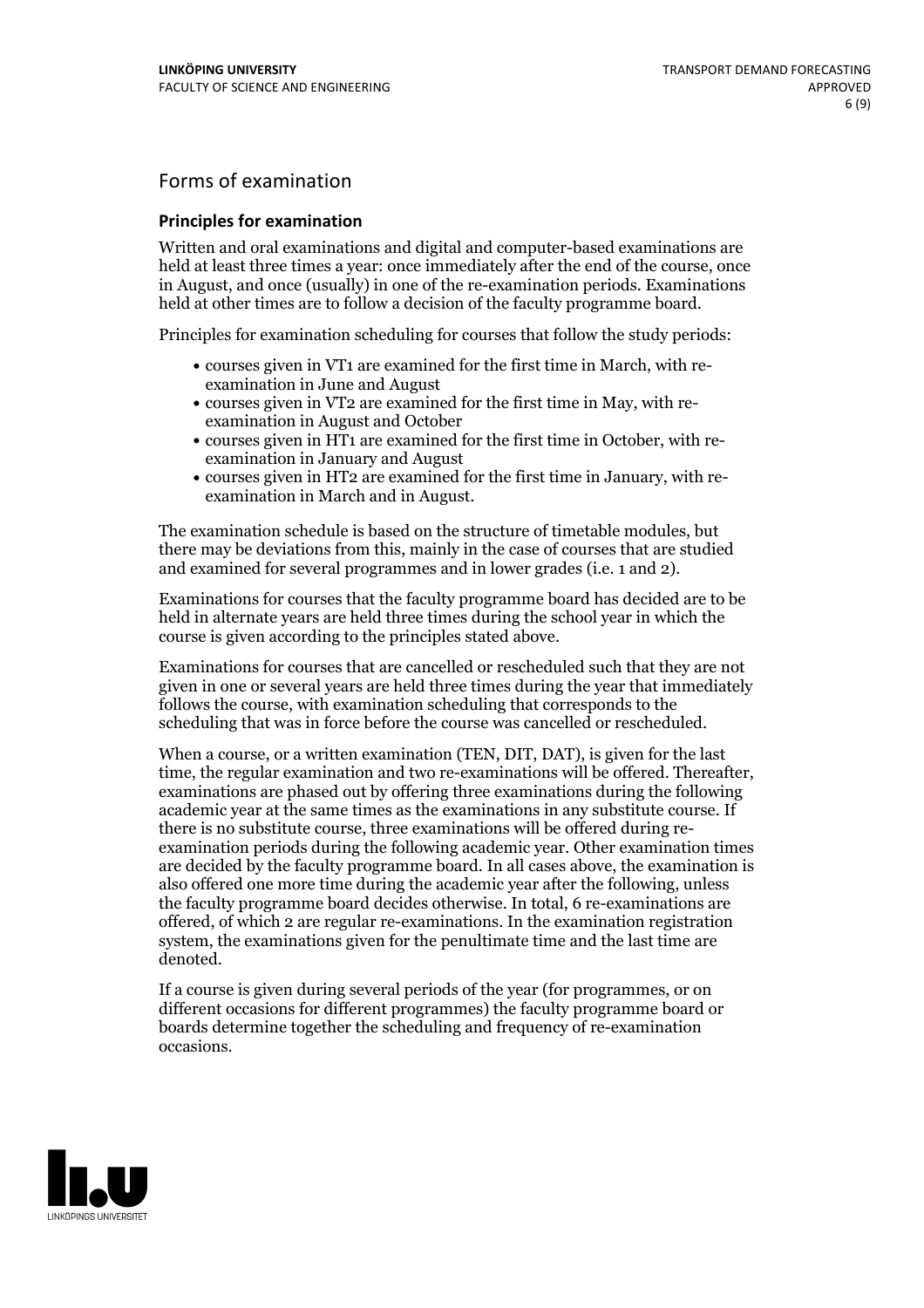### **Retakes of other forms of examination**

Regulations concerning retakes of other forms of examination than written examinations and digital and computer-based examinations are given in the LiU guidelines for examinations and examiners, [http://styrdokument.liu.se/Regelsamling/VisaBeslut/917592.](http://styrdokument.liu.se/Regelsamling/VisaBeslut/917592)

#### **Course closure**

For Decision on Routines for Administration of the Discontinuation of Educational Programs, Freestanding Courses and Courses in Programs, see DNR LiU-2021-04782. After a decision on closure and after the end of the discontinuation period, the students are referred to a replacement course (or similar) according to information in the course syllabus or programme syllabus. If a student has passed some part/parts of a closed program course but not all, and there is an at least partially replacing course, an assessment of crediting can be made. Any crediting of course components is made by the examiner.

#### **Registration for examination**

In order to take an written, digital or computer-based examination, registration in advance is mandatory, see decision in the university's rule book [https://styrdokument.liu.se/Regelsamling/VisaBeslut/622682.](https://styrdokument.liu.se/Regelsamling/VisaBeslut/622682) An unregistered student can thus not be offered a place. The registration is done at the Student Portal or in the LiU-app during the registration period. The registration period opens 30 days before the date of the examination and closes 10 days before the date of the examination. Candidates are informed of the location of the examination by email, four days in advance.

#### **Code of conduct for students during examinations**

Details are given in a decision in the university's rule book: <http://styrdokument.liu.se/Regelsamling/VisaBeslut/622682>.

#### **Retakes for higher grade**

Students at the Institute of Technology at LiU have the right to retake written examinations and digital and computer-based examinations in an attempt to achieve a higher grade. This is valid for all examination components with code "TEN", "DIT" and "DAT". The same right may not be exercised for other examination components, unless otherwise specified in the course syllabus.

A retake is not possible on courses that are included in an issued degree diploma.

#### **Grades**

The grades that are preferably to be used are Fail (U), Pass (3), Pass not without distinction  $(4)$  and Pass with distinction  $(5)$ .

- Grades U, 3, 4, 5 are to be awarded for courses that have written or digital examinations.<br>• Grades Fail (U) and Pass (G) may be awarded for courses with a large
- degree of practical components such as laboratory work, project work and

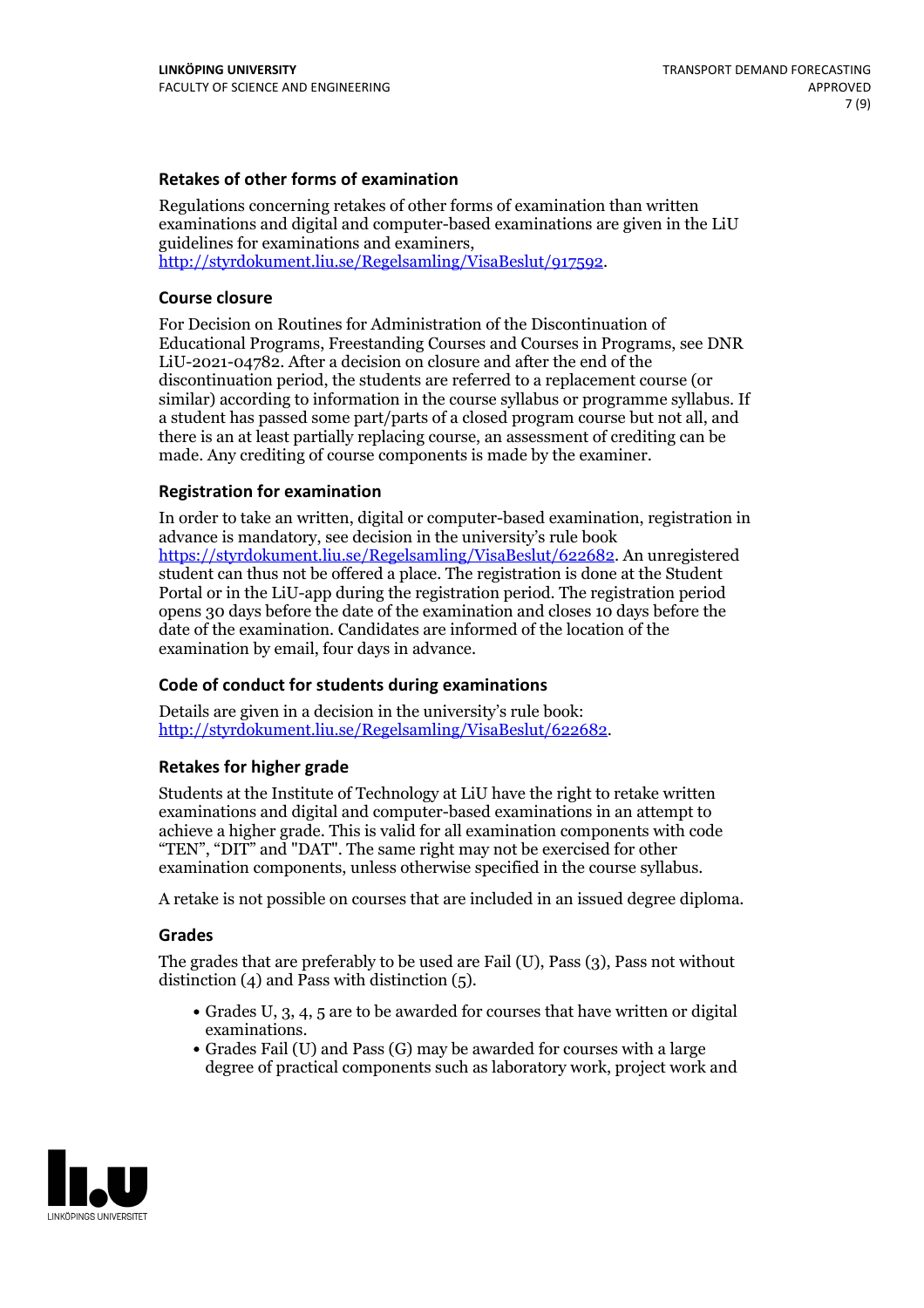group work.<br>• Grades Fail (U) and Pass (G) are to be used for degree projects and other independent work.

### **Examination components**

The following examination components and associated module codes are used at the Faculty of Science and Engineering:

- Grades U, 3, 4, 5 are to be awarded for written examinations (TEN) and
- digital examinations (DIT).<br>• Examination components for which the grades Fail (U) and Pass (G) may be awarded are laboratory work (LAB), project work (PRA), preparatory written examination (KTR), digital preparatory written examination (DIK), oral examination (MUN), computer-based examination (DAT), home
- assignment (HEM), and assignment (UPG).<br>• Students receive grades either Fail (U) or Pass (G) for other examination components in which the examination criteria are satisfied principally through active attendance such as tutorial group (BAS) or examination item
- (MOM).<br>• Grades Fail (U) and Pass (G) are to be used for the examination components Opposition (OPPO) and Attendance at thesis presentation (AUSK) (i.e. part of the degree project).

In general, the following applies:

- 
- Mandatory course components must be scored and given <sup>a</sup> module code. Examination components that are not scored, cannot be mandatory. Hence, it is voluntary to participate in these examinations, and the voluntariness must be clearly stated. Additionally, if there are any associated conditions to
- the examination component, these must be clearly stated as well.<br>• For courses with more than one examination component with grades U,3,4,5, it shall be clearly stated how the final grade is weighted.

For mandatory components, the following applies (in accordance with the LiU Guidelines for education and examination for first-cycle and second-cycle education at Linköping University,<br>[http://styrdokument.liu.se/Regelsamling/VisaBeslut/917592\)](http://styrdokument.liu.se/Regelsamling/VisaBeslut/917592):

If special circumstances prevail, and if it is possible with consideration of the nature of the compulsory component, the examiner may decide to replace the compulsory component with another equivalent component.

For possibilities to alternative forms of examinations, the following applies (in accordance with the LiU Guidelines for education and examination for first-cycle [http://styrdokument.liu.se/Regelsamling/VisaBeslut/917592\)](http://styrdokument.liu.se/Regelsamling/VisaBeslut/917592):

If the LiU coordinator for students with disabilities has granted a student the right to an adapted examination for a written examination in an examination hall, the student has the right to it.